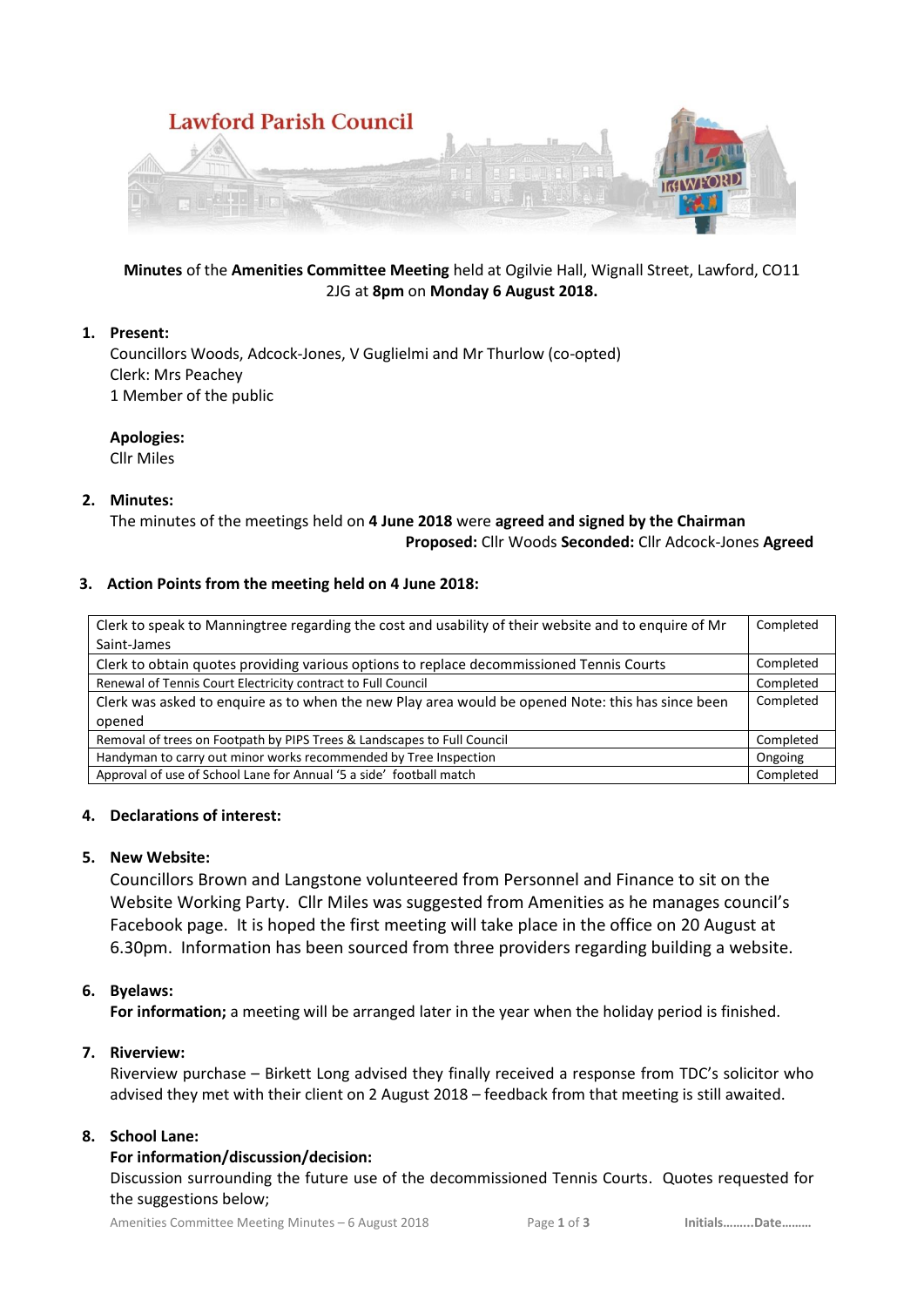- I. Renew the fencing and resurface the Tennis Courts
- II. Provide adult fitness equipment
- III. Remove the entire structure and return to grass, however this could present problems as the electrics for the court Lights are present.

Quote obtained for MUGA (reference purposes) and ranges from £18,089.00 to £60,547.00 depending on surface treatment.

 Note: Quote received since meeting for Adult Fitness equipment. Cost varies dependent on equipment chosen (*email circulated for information*)

A resident who is also a Tennis Coach is keen to reinstate the Tennis Courts but recognises there will need to be versatility to encompass other games (Multiuse games area). He has approached the Football Club to establish the interest in such a project and believes it to be favourable. **Following discussion** it was agreed Mr Thurlow will work with the resident and Clerk investigate the possibilities and what grants may be available to finance such a project given the expected S106 monies will not now be forthcoming. Clerk to obtain 2 additional quotes. **Action** 

**For note:** It was brought to councils attention that residents were experiencing difficulty booking the MUGA at Highfields School, both in finding the booking arrangements on the schools website and actually contacting someone at the school to make a booking. The Clerk was asked to again raise this with the school. **Action Action Action Action** 

## **9. Strawberry Fields/New Play Area:**

- a) **For information;** handing over of Strawberry Fields Play area took place on Thursday 19 July 2018 at 10am. Schools were invited. Damage already incurred to play equipment and rubbish left in the play area. The builders have arranged the repair to damaged play equipment and a councillor and councils handymen have cleared rubbish from the area. Clerk to make enquiries of TDC regarding the regular emptying of the bins and request one of the bins is placed outside the play area following information that VEOLIA will not enter a play area to empty bins. **Action For information:** Rose Builders have advised the equipment was provided and installed by Playdale Playgrounds.
- **b)** It was raised with Rose Builders that a solid path is needed to join up the Essex Way and Cotman Avenue. A quote has been received as follows:
	- i. At 2.00m wide (as at Cotman Avenue) the cost would be £22,500.00 + VAT

ii. At 1.50m wide (as behind Manningtree High School) the cost would be £18,500.00 +VAT The quotation allows for all necessary labour, plant and materials as required providing independent footpaths to Essex County Council specification with tarmacadam surfacing. The assumption is that no lighting will be required as there is currently none behind Manningtree High School or at Cotman Avenue.

The works will involve diversion of the existing footpaths whilst the works are carried out, and dealing with Essex County Council has been included in the quote. It is assumed ECC will grant any necessary permission for upgrading the stretch of public footpath. Two additional quotes are to be sought. **Action**

- **c) Additional Bins at Summers Park** *(also see item 9a)* following an enquiry of TDC, LPC has been advised they only have 15 on their list for emptying in Lawford. They also advised there is no specific contract as no invoicing takes place for emptying bins but there is, of course, a cost implication with each additional bin emptied. *(email circulated)* However, on checking emails from 2015, when the arrangement was made, a cost is stated for LPC. Clerk to investigate. Until resolved council's handymen will empty the bins. **Action**
- **d)** Shingle providing drainage around the park is being kicked about and Rose Builders have advised they will turf the area.